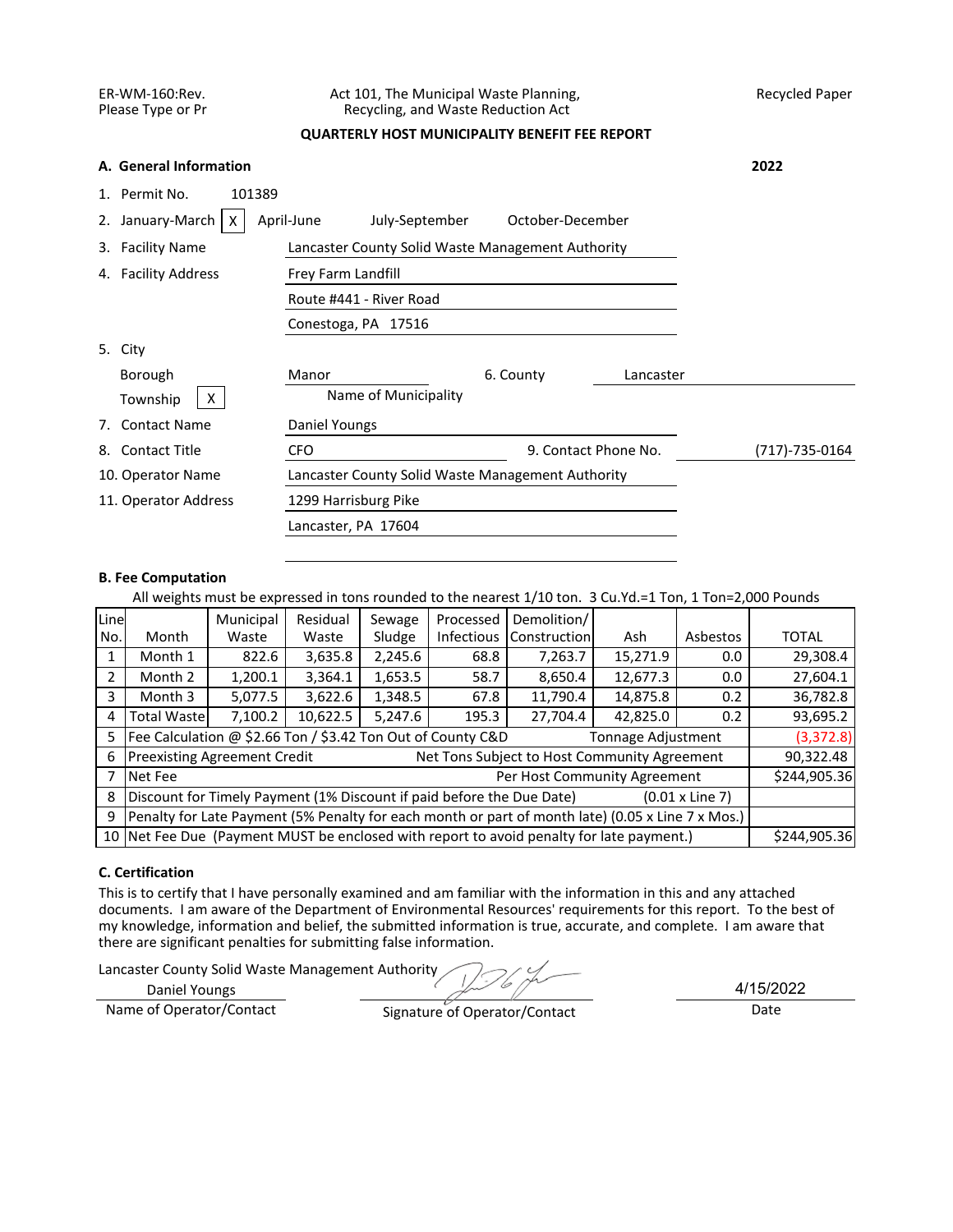

### **Municipal Waste Landfill and Resource Recovery Quarterly Operations and Recycling Fee Report**

Report generated On : 04/15/2022 09:06:49AM

Page 1 of 4

#### **A. General Information**

- 1. Permit No. : 101389
- 2. Quarter : January-March
- 3. Year : 2022
- 4. Facility Information Change Indicator : No
- 5. Facility Name : LCSWMA FREY FARM LANDFILL
- 6. Facility Mailing Address : 1299 Harrisburg Pike, , Lancaster, PA 17604
- 7. Host Municipality :
- 8. County : LANCASTER
- 9. Facility Contact Name : Aaron Cutarelli

10. Phone No. : 717-874-4435

|                |                                                                                                                  |                        |                               |         |                                           | B <sub>1</sub> Recycling Fee Computation (check payable to Recycling Eund) Express all weights in tons rounded to the nearest ONE TENTH, fon, (1), 3 Cu. Yd <sub>AU</sub> I Ton, 1 Ton 52, 000 pounds. |                  |                  | Total            |  |  |
|----------------|------------------------------------------------------------------------------------------------------------------|------------------------|-------------------------------|---------|-------------------------------------------|--------------------------------------------------------------------------------------------------------------------------------------------------------------------------------------------------------|------------------|------------------|------------------|--|--|
| No.            |                                                                                                                  | Waste Weight<br>(tons) | <b>Waste Weight</b><br>(tons) | (tons)  | Sludge Weight Infectious Weight<br>(tons) | <b>Construction Weight</b><br>(tons)                                                                                                                                                                   | Weight<br>(tons) | Weight<br>(tons) | Weight<br>(tons) |  |  |
|                | January                                                                                                          | 822.6                  | 3,635.8                       | 2,245.6 | 68.8                                      | 7,263.7                                                                                                                                                                                                | 15,271.9         | 0.0              | 29,308.4         |  |  |
| $\overline{c}$ | February                                                                                                         | 1,200.1                | 3,364.1                       | 1,653.5 | 58.7                                      | 8,650.4                                                                                                                                                                                                | 12,677.3         | 0.0              | 27,604.1         |  |  |
| 3              | March                                                                                                            | 5,077.5                | 3,622.6                       | 1,348.5 | 67.8                                      | 11,790.4                                                                                                                                                                                               | 14,875.8         | 0.2              | 36,782.8         |  |  |
| $\overline{4}$ | Total                                                                                                            | 7,100.2                | 10,622.5                      | 5,247.6 | 195.3                                     | 27,704.5                                                                                                                                                                                               | 42,825.0         | 0.2              | 93,695.3         |  |  |
| 5              | Nonprocessible Waste (Resource Recovery Facilities); Process Residue or ADC (Landfills) (Tons)<br>47,573.0       |                        |                               |         |                                           |                                                                                                                                                                                                        |                  |                  |                  |  |  |
| 6              | 46,122.3<br>Net Waste (Tons)                                                                                     |                        |                               |         |                                           |                                                                                                                                                                                                        |                  |                  |                  |  |  |
| $\tau$         | 92,244.60<br>Fee Calculation @\$2.00/Ton $(\$2.00*$ Line 6)                                                      |                        |                               |         |                                           |                                                                                                                                                                                                        |                  |                  |                  |  |  |
| 8              | Discount for Timely Payment (1.00% Discount if paid before the Due Date) (0.01 $*$ Line 7)                       |                        |                               |         |                                           |                                                                                                                                                                                                        |                  |                  | 922.45           |  |  |
| 9              | 0.00<br>Penalty for Late payment (5.00% Penalty for each month or part of month late) (0.05 $*$ line 7 $*$ Mos.) |                        |                               |         |                                           |                                                                                                                                                                                                        |                  |                  |                  |  |  |
| 10             | 0.00<br>Credit from Previous Overpayment (attach documentation to paper submission)                              |                        |                               |         |                                           |                                                                                                                                                                                                        |                  |                  |                  |  |  |
| 11             | Net Fee Due (Payment MUST be enclosed with report to avoid penalty for late payment.)                            |                        |                               |         |                                           |                                                                                                                                                                                                        |                  |                  | 91,322.15        |  |  |

## **C. Environmental Stewardship Fee Computation (landfills only; check payable to Environmental Stewardship Fund)**

93,695.3 Tons (from Line 4 TOTAL) \* \$ 0.25/ton = \$ 23,423.83 due.

#### **D. Disposal Fee Computation (landfills only; check payable to Environmental Stewardship Fund)**

93,695.3 Tons (from Line 4 TOTAL) , minus 47,573.0 Tons ash and nonprocessible waste from RRF used as ADC, minus 0.0 Tons hazardous waste converted to nonhazardous  $*$  \$4.00/ton = \$ 184,489.20 due.

#### **E. Certification**

This is to certify that I have personally examined and am familiar with the information in this and any attached documents. To the best of my knowledge, information and belief, the submitted information is true, accurate and complete. I am aware that there are significant penalties for submitting false information.

**Name of Authorized Representative (Print) Signature of Authorized Representative Date (mm/dd/yy)**

Daniel Youngs 4/15/2022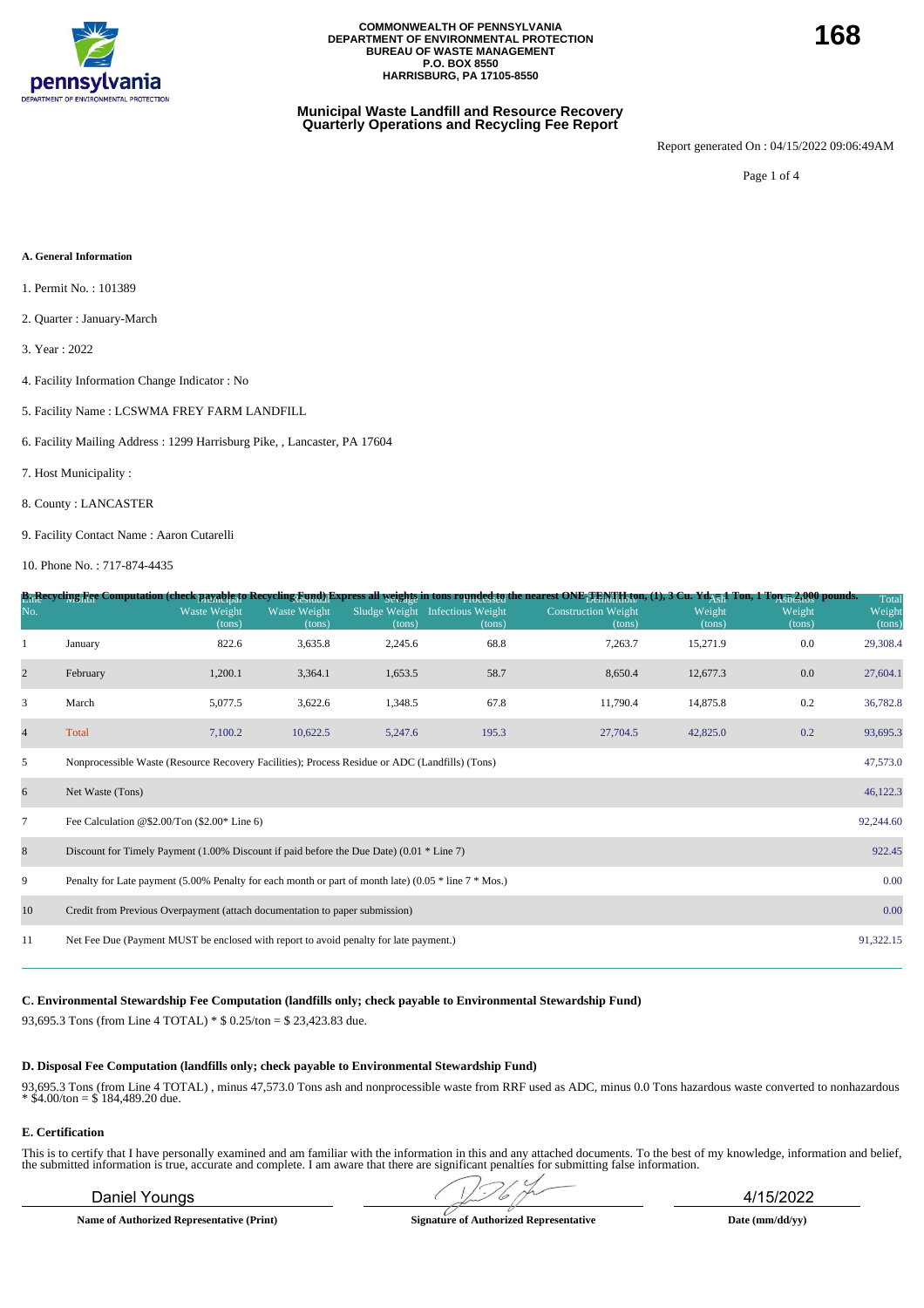

### **Municipal Waste Landfill and Resource Recovery Quarterly Operations and Recycling Fee Report**

Report generated On : 04/15/2022 09:06:49AM

**168W**

Page 2 of 4

### **A. General Information**

1. Permit No. : 101389

2. Month : January

3. Year : 2022

4. Page : 1

5. Number of Days of Operation : 25

# **B. Monthly Operations Report**

Complete at least one worksheet for each month in quarter. Complete one line for each county within Pennsylvania from which you received waste and one line for<br>each state from which you received waste. Continue on addition

| Line<br>No.             | PA County Code<br>or State Abbrev.<br>If Out of State | Municipal<br>Waste Weight<br>(tons) | Residual<br>Waste Weight<br>(tons) | Sewage<br>Sludge Weight<br>(tons) | Processed<br>Infectious Weight<br>(tons) | Demolition/<br><b>Construction Weight</b><br>(tons) | Ash<br>Weight<br>(tons) | Asbestos<br>Weight<br>(tons) | Total<br>Weight<br>(tons) |
|-------------------------|-------------------------------------------------------|-------------------------------------|------------------------------------|-----------------------------------|------------------------------------------|-----------------------------------------------------|-------------------------|------------------------------|---------------------------|
| $\mathbf{1}$            | 22                                                    | $0.0\,$                             | $0.0\,$                            | 0.0                               | 0.0                                      | 1,587.5                                             | 0.0                     | 0.0                          | 1,587.5                   |
| $\sqrt{2}$              | 36                                                    | 822.6                               | 2,778.5                            | 2,245.6                           | 68.8                                     | 5,653.2                                             | 15,271.9                | 0.0                          | 26,840.6                  |
| $\overline{\mathbf{3}}$ | 38                                                    | 0.0                                 | 21.4                               | 0.0                               | 0.0                                      | 0.0                                                 | 0.0                     | $0.0\,$                      | 21.4                      |
| $\overline{4}$          | 67                                                    | 0.0                                 | 835.9                              | $0.0\,$                           | $0.0\,$                                  | 23.0                                                | 0.0                     | 0.0                          | 858.9                     |
| $\overline{5}$          |                                                       |                                     |                                    |                                   |                                          |                                                     |                         |                              |                           |
| 6                       |                                                       |                                     |                                    |                                   |                                          |                                                     |                         |                              |                           |
| $\overline{7}$          |                                                       |                                     |                                    |                                   |                                          |                                                     |                         |                              |                           |
| $\,8\,$                 |                                                       |                                     |                                    |                                   |                                          |                                                     |                         |                              |                           |
| $\overline{9}$          |                                                       |                                     |                                    |                                   |                                          |                                                     |                         |                              |                           |
| 10                      |                                                       |                                     |                                    |                                   |                                          |                                                     |                         |                              |                           |
| $11\,$                  |                                                       |                                     |                                    |                                   |                                          |                                                     |                         |                              |                           |
| 12                      |                                                       |                                     |                                    |                                   |                                          |                                                     |                         |                              |                           |
| 13                      | <b>Monthly Total</b>                                  | 822.6                               | 3,635.8                            | 2,245.6                           | 68.8                                     | 7,263.7                                             | 15,271.9                | 0.0                          | 29,308.4                  |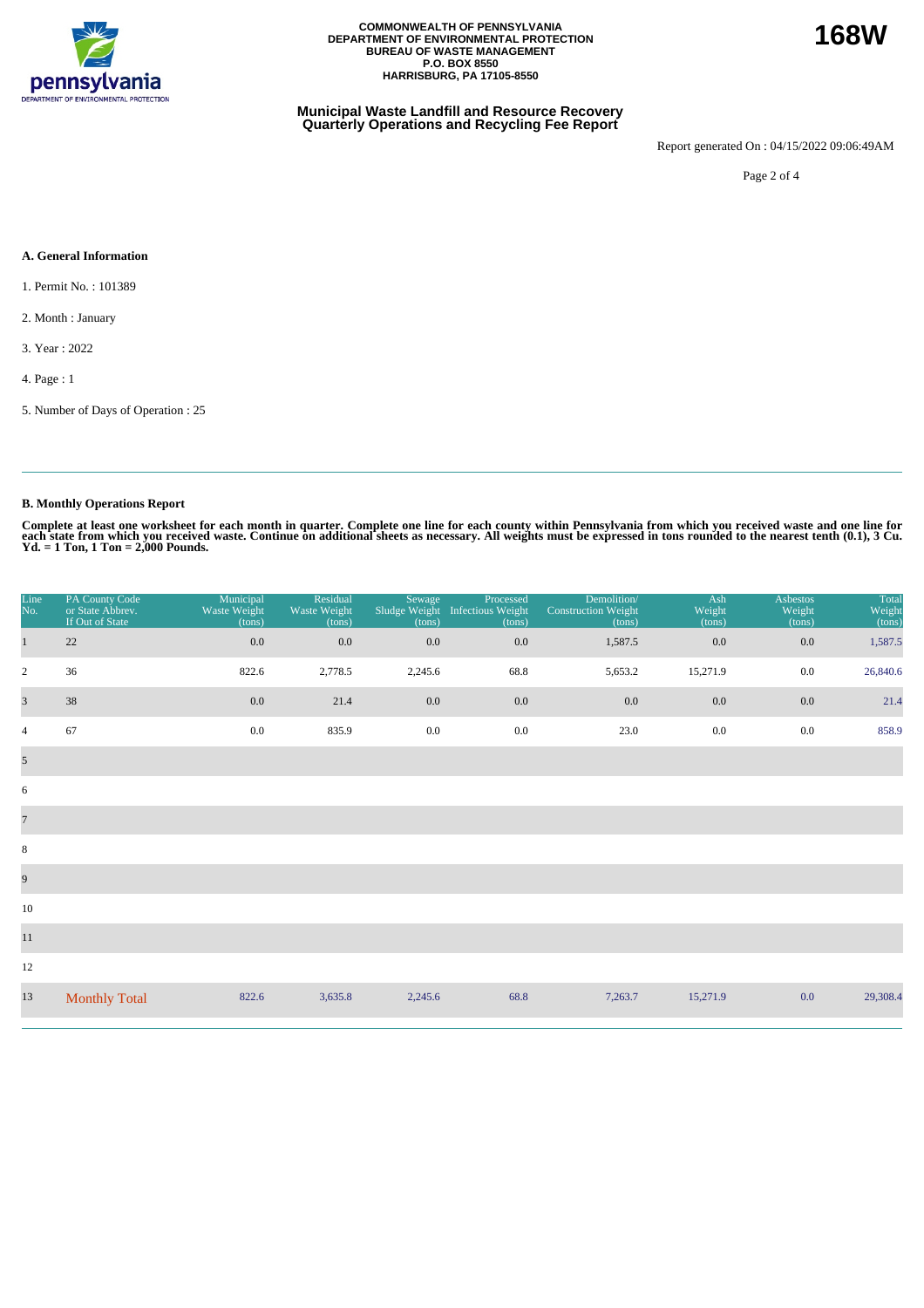

### **Municipal Waste Landfill and Resource Recovery Quarterly Operations and Recycling Fee Report**

Report generated On : 04/15/2022 09:06:49AM

Page 3 of 4

### **A. General Information**

- 1. Permit No. : 101389
- 2. Month : February
- 3. Year : 2022
- 4. Page : 2
- 5. Number of Days of Operation : 24

# **B. Monthly Operations Report**

Complete at least one worksheet for each month in quarter. Complete one line for each county within Pennsylvania from which you received waste and one line for<br>each state from which you received waste. Continue on addition

| Line<br>No.    | PA County Code<br>or State Abbrev.<br>If Out of State | Municipal<br>Waste Weight<br>(tons) | Residual<br>Waste Weight<br>(tons) | Sewage<br>(tons) | Processed<br>Sludge Weight Infectious Weight<br>(tons) | Demolition/<br><b>Construction Weight</b><br>(tons) | Ash<br>Weight<br>(tons) | <b>Asbestos</b><br>Weight<br>(tons) | Total<br>Weight<br>(tons) |
|----------------|-------------------------------------------------------|-------------------------------------|------------------------------------|------------------|--------------------------------------------------------|-----------------------------------------------------|-------------------------|-------------------------------------|---------------------------|
| $\mathbf{1}$   | 22                                                    | 0.0                                 | $0.0\,$                            | $0.0\,$          | $0.0\,$                                                | 1,685.4                                             | 0.0                     | 0.0                                 | 1,685.4                   |
| $\overline{2}$ | 36                                                    | 1,200.1                             | 2,723.0                            | 1,653.5          | 58.7                                                   | 6,898.7                                             | 12,677.3                | $0.0\,$                             | 25,211.3                  |
| $\overline{3}$ | 67                                                    | $0.0\,$                             | 641.1                              | $0.0\,$          | $0.0\,$                                                | 66.3                                                | 0.0                     | $0.0\,$                             | 707.4                     |
| $\overline{4}$ |                                                       |                                     |                                    |                  |                                                        |                                                     |                         |                                     |                           |
| $\mathfrak{S}$ |                                                       |                                     |                                    |                  |                                                        |                                                     |                         |                                     |                           |
| 6              |                                                       |                                     |                                    |                  |                                                        |                                                     |                         |                                     |                           |
| $\overline{7}$ |                                                       |                                     |                                    |                  |                                                        |                                                     |                         |                                     |                           |
| 8              |                                                       |                                     |                                    |                  |                                                        |                                                     |                         |                                     |                           |
| $\overline{9}$ |                                                       |                                     |                                    |                  |                                                        |                                                     |                         |                                     |                           |
| 10             |                                                       |                                     |                                    |                  |                                                        |                                                     |                         |                                     |                           |
| 11             |                                                       |                                     |                                    |                  |                                                        |                                                     |                         |                                     |                           |
| 12             |                                                       |                                     |                                    |                  |                                                        |                                                     |                         |                                     |                           |
| 13             | <b>Monthly Total</b>                                  | 1,200.1                             | 3,364.1                            | 1,653.5          | 58.7                                                   | 8,650.4                                             | 12,677.3                | 0.0                                 | 27,604.1                  |